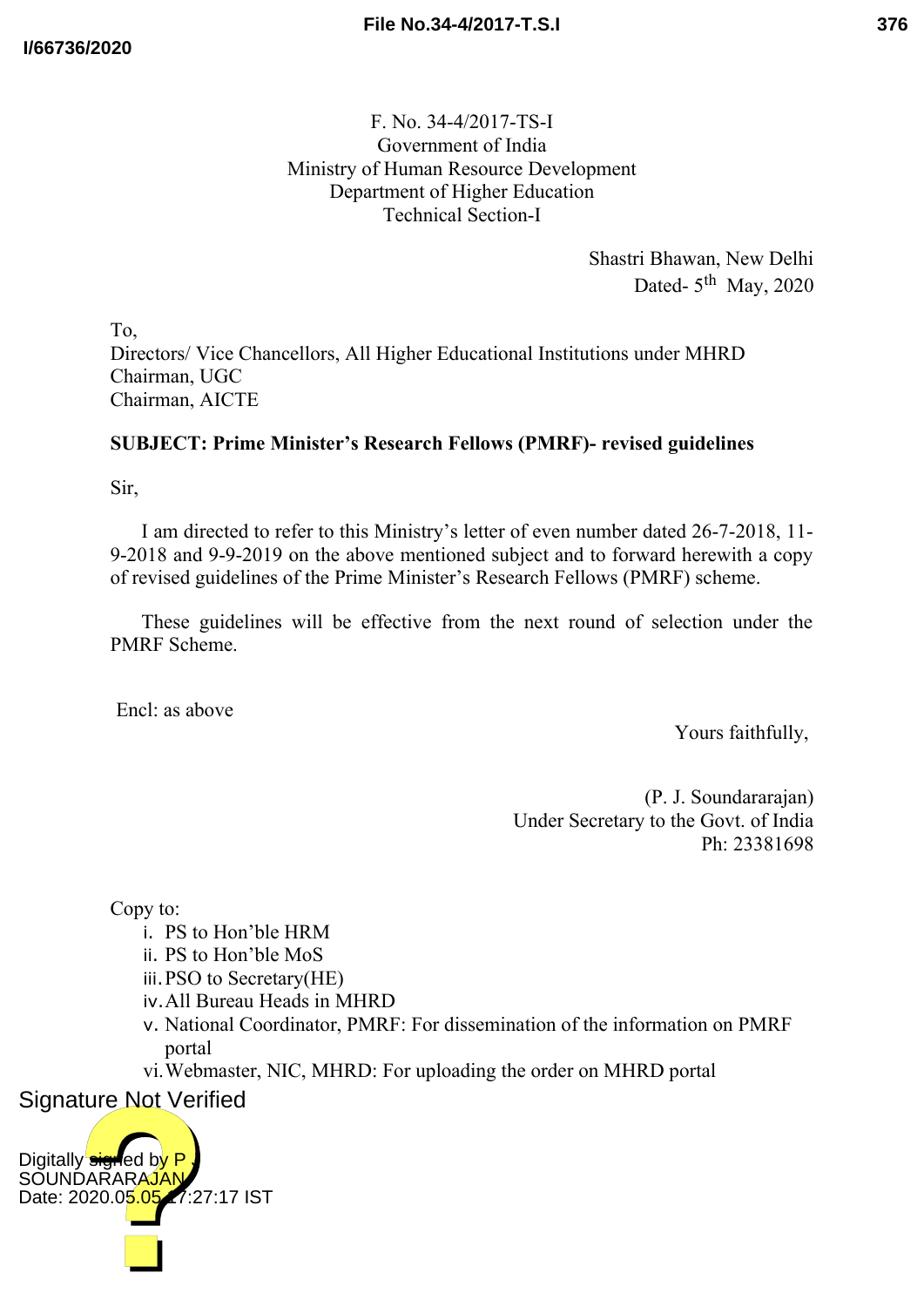# **Revised Guidelines for PMRF**

### 1. **Background**

The Prime Minister's Research Fellows (PMRF) Scheme has been designed for improving the quality of research in various higher educational institutions in the country. With attractive fellowships, the scheme seeks to attract the best talent into research thereby realizing the vision of development through innovation. The scheme was announced in the Budget 2018-19.

#### 2. **PMRF Granting Institutions and Seat Allocation**

The institutes which can offer PMRF will be:

- (i) all IITs
- (ii) all IISERs
- (iii) IISc, and
- (iv) Central Universities/NITs offering science and/or technology degrees which appear in the list of top 25 institutes in the NIRF ranking (overall) in the previous year.

We shall refer to these institutions as "PMRF Granting Institutions". Each PMRF granting institute is allotted PMRF seats every year according to the following rule:

- (i) A PMRF Granting Institute appearing in top 10 NIRF ranking (overall) gets 3.5% of the existing PhD students strength on 1st May of the respective year as PMRF seats,
- (ii) A PMRF Granting Institute appearing in top 11-25 positions in the NIRF ranking (overall) gets 2.5% of the existing PhD students strength on 1st May of the respective year as PMRF seats, and
- (iii) Remaining PMRF Granting Institutes get 1.5% of the existing PhD student strength on 1st May of the respective year as PMRF seats.

In case the total PMRF seat requirement for a particular year exceeds 1000, the above percentages will be scaled down proportionately so that the total seat requirement does not exceed 1000.

#### 3. **Eligibility and Application Procedure**

Candidates can apply for PMRF through two channels: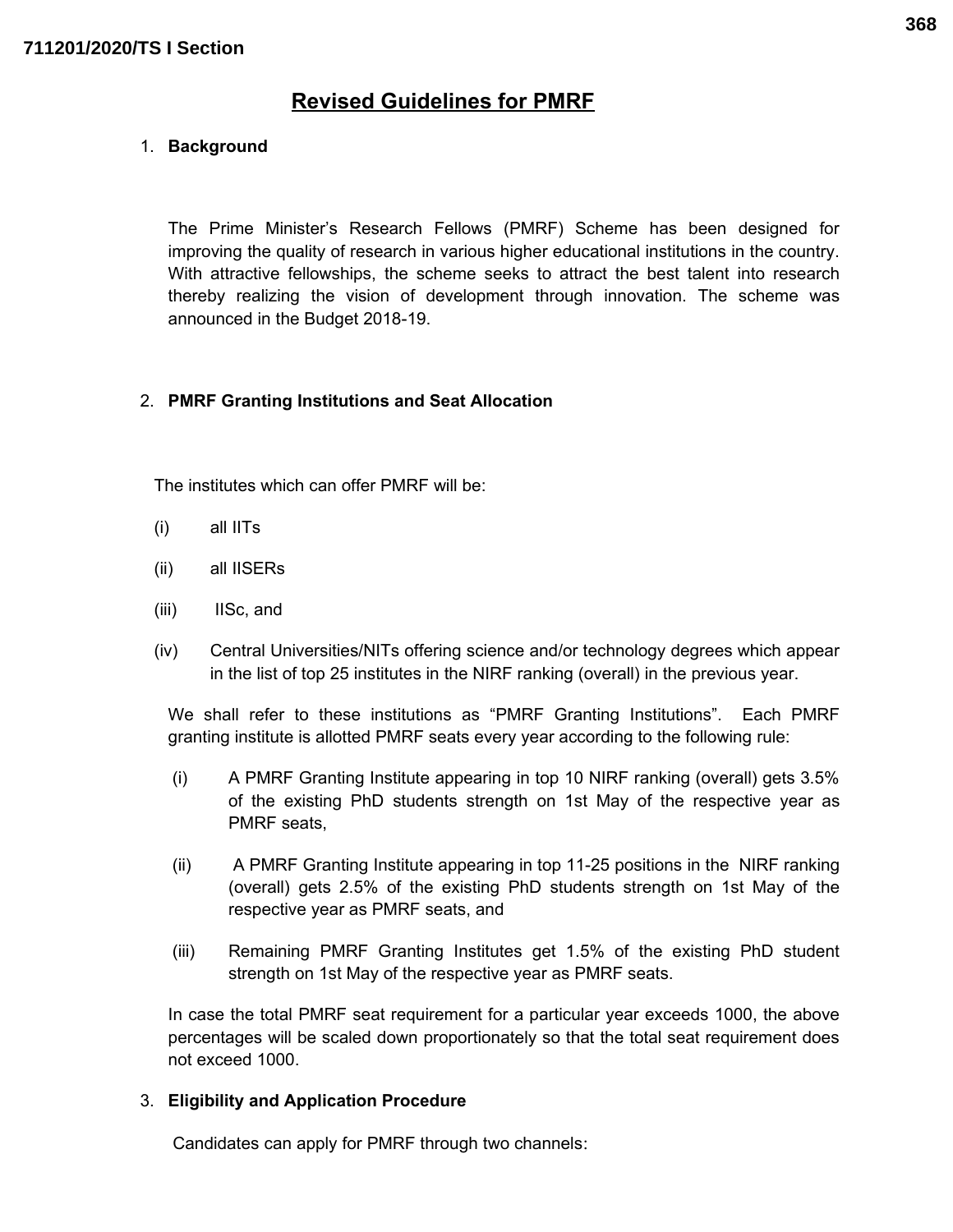#### **DIRECT ENTRY CHANNEL**

To apply for PMRF through this channel, the candidate must satisfy all of the following criteria:

- (1) The applicant should have satisfied one of the following criteria in the preceding three years from the date of submission of the application :
	- (a) completed or be pursuing the final year of four (or five) year undergraduate or five year integrated M.Tech. or 2 year M.Sc. or five year undergraduatepostgraduate dual degree programs in Science and Technology streams from IISc/IITs/NITs/IISERSs/IIEST and centrally funded IIITs. These candidates should have secured a CGPA/CPI of at least 8.0 (on a 10-point scale). For applicants in the five year integrated or dual degree programs, if separate CGPAs/CPIs are awarded for UG and PG parts of the program, the CGPA/CPI of the UG part (first four years) will be considered.

OR

(b) completed or be pursuing the final year of four (or five) year undergraduate or five year integrated M.Tech. or five year integrated M.Sc. or 2 year M.Sc. or five year undergraduate-postgraduate dual degree programs in Science and Technology streams from any other Institute/University recognized in India, not covered in 1(a) above. These candidates should have secured a minimum CGPA of 8 or equivalent apart from a minimum score of 650 in the respective GATE subject.

OR

(c) qualified GATE and be pursuing or have completed M.Tech./MS by research at one of the PMRF Granting Institutions having a minimum CGPA or CPI of 8.0 (on a 10-point scale) at the end of the first semester with a minimum of four courses. For those candidates who are applying after the first semester, the CGPA or CPI requirement of 8.0 will be based on all the courses, labs, thesis that the candidate has completed.

(2) They apply for Ph.D. programme in one the PMRF granting institutes and get selected in the programme.

(3) The PMRF granting institute, which has admitted the student in the Ph.D. programme makes a strong recommendation, and uploads the relevant information at the PMRF web-portal. Student can only get admission in those institutes where he/she has got selected and wishes to seek admission (i.e., selection in one institute and availing PMRF from another institute which does not support the student for PMRF will not be allowed).

(4) The metrics on which the candidates will be judged will include (but not restricted to): research exposure, publications, performance in international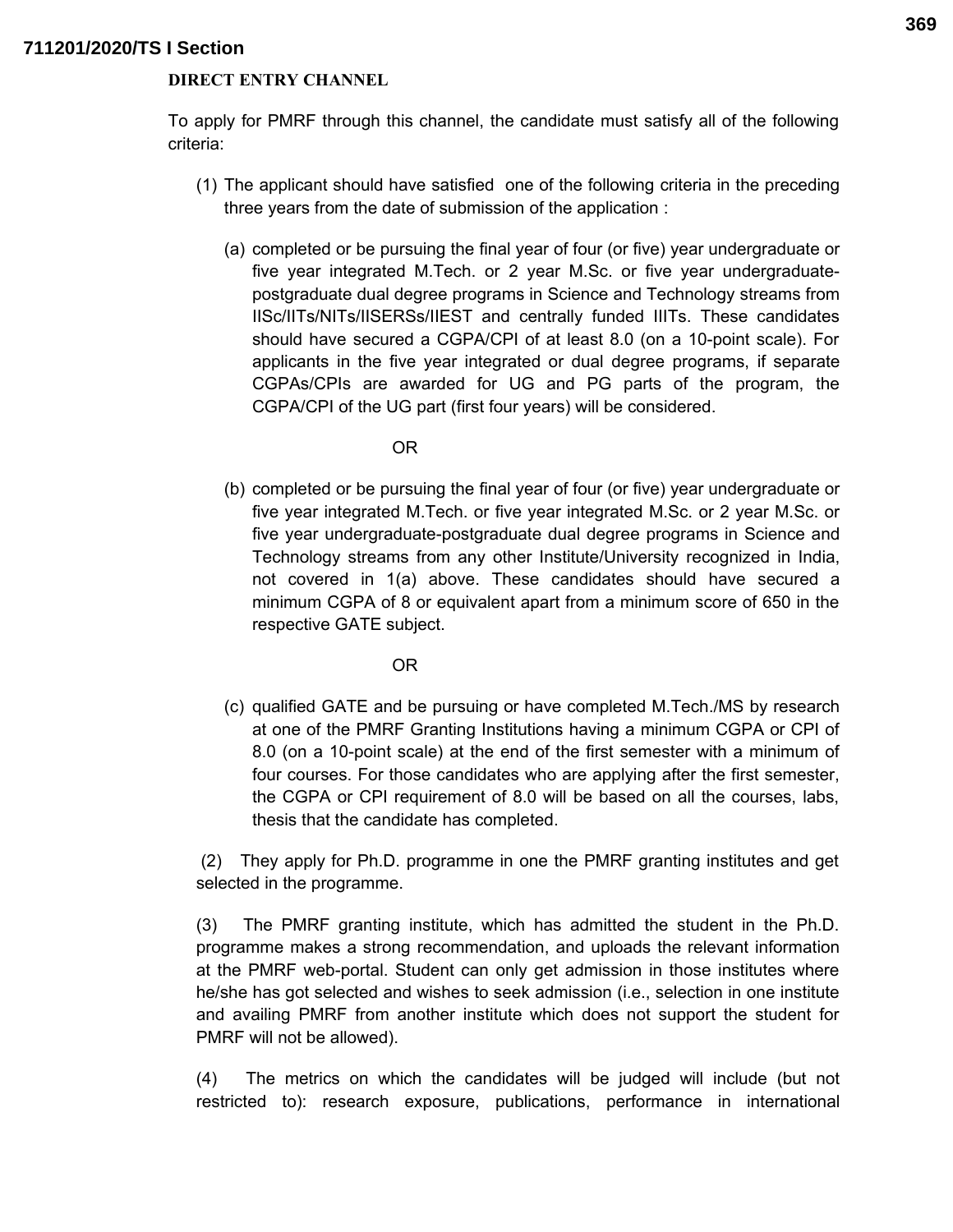competitions (like Math. Olympiad, ACM ICPC Programming Contest), grades and recommendation letters.

(5) Within 12-18 months of admission into the PhD programme, the progress of the candidate will be reviewed by the PMRF panel, and continuation of PMRF will be subject to candidate's satisfactory performance. A strong research proposal is mandatory, and a clear assessment from the host institution in support of continuation of PMRF status. Due weightage would be given to publication in reputed journals/conferences.

# **LATERAL ENTRY CHANNEL**

To apply for PMRF through this channel, the candidate must satisfy all of the following criteria:

**(1)** The candidate should be pursuing Ph.D. in one of the PMRF granting institutions. Further, he/she should have completed at most 12 months in the PhD programme if he/she joined the programme with a Master's degree; and should have completed at most 24 months in the PhD programme if he/she joined the PhD programme with a Bachelor's degree. The relevant period of 12 months or 24 months will be counted from the date of admission in the PhD programme till the date of application for lateral entry. A candidate can be considered at most twice through lateral entry channel PMRF. In case of Integrated M.Tech/MSc and PhD programmes, the candidate will be eligible to apply within 12 months of the date of satisfying the Master's degree requirement.

**(2)** The candidate should have completed at least four courses in the PhD programme, each of which should be a full-semester course, and obtained aggregate CGPA of 8.5 (out of 10) or higher.

**(3)** The PMRF Granting Institute, in which the student is enrolled, makes a strong recommendation for the candidate and uploads the relevant information on the PMRF web-portal. This includes a research proposal and soft copies of publications (which could include those under submission).

**(4)** Candidate continues work only in the host institute and transfer to another PMRF eligible institute is not allowed. Further, once enrolled in a PhD programme through lateral entry, the candidate cannot be considered for direct entry channel in a subsequent year.

**(5)** The metrics on which the candidates will be judged include (but not restricted to) a strong research proposal, publications record and grades. Due weightage should be given to publication in reputed journals/conferences.

#### 4. **Evaluation Process and Nodal Institutions**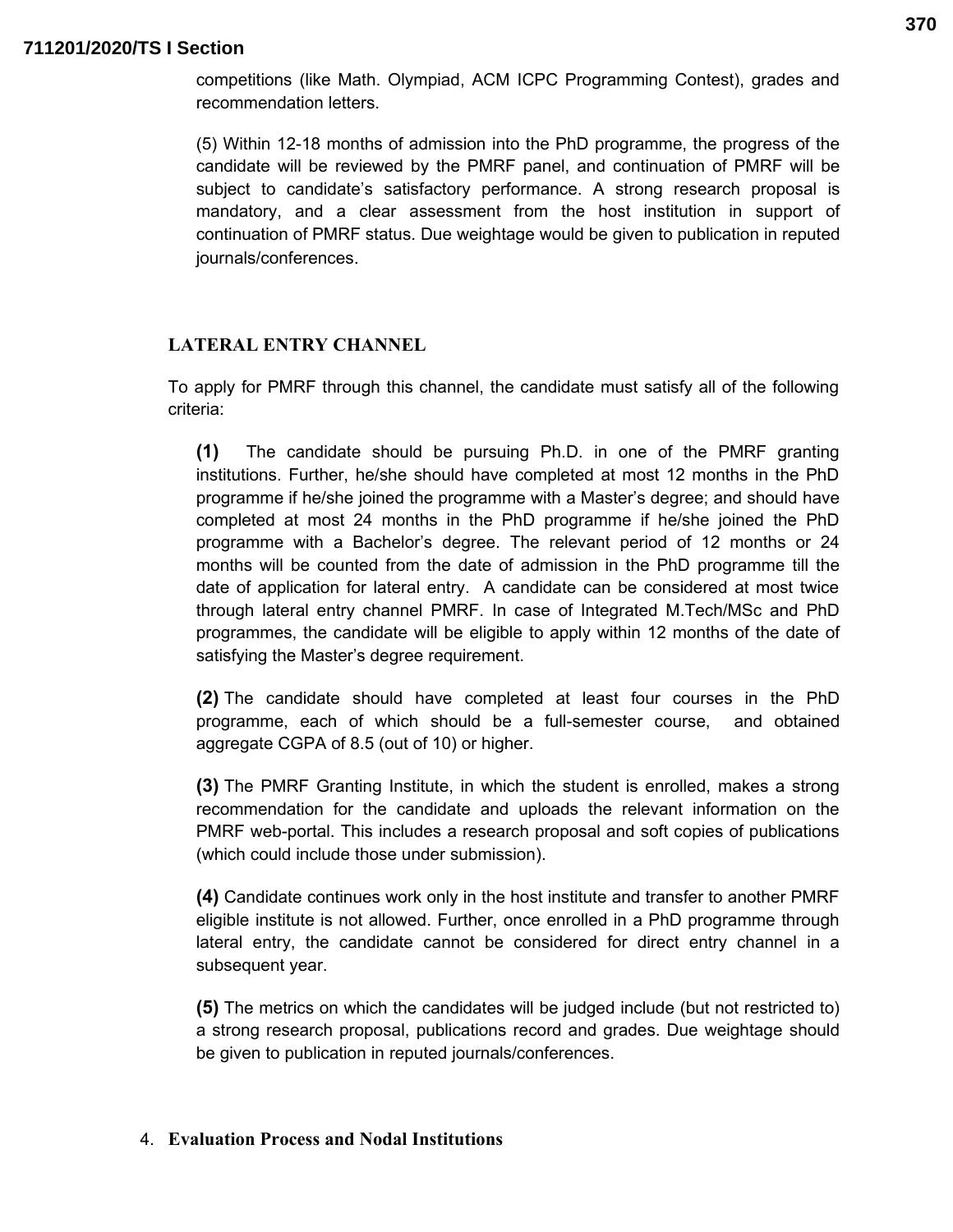- (a) The disciplines will be broadly classified into 5 or 6 broad areas (on consultation with the NCC). For each broad area, a Nodal Institution (NI) will be appointed.
- (b) The NI for each broad discipline will rotate once in two years. The NCC will decide on the Nodal Institutions.
- (c) Each PMRF Eligible Institute will designate a PMRF Coordinator who will be responsible for uploading and communicating all the relevant information for the candidates.
- (d) A Central Portal would be developed for submission of applications by the PMRF Granting Institutions. Each PMRF Granting Institute shall make at most as many recommendations as 1.25 times the number of PMRF available seats allotted to it for the existing year. The number of direct entry recommendations should not be more than 25% of the PMRF seats allotted to the institute. The portal will automatically send the applications to the respective Nodal Institutes.
- (e) Each NI would constitute reviewers consisting consisting of subject matter experts to go through all the applications and make recommendations for selection.
- (f) Each NI will send the recommendations to a National Level Committee. The committee will release the final allocation of PMRF seats to candidates.
- (g) The selection process will be held twice a year. The national level committee shall meet twice a year (in the first week of July and in the third week of December).

#### 5. **Deliverables**

- (a) At the time of joining, each Fellow shall be given deliverables to be achieved each year. This will be decided by the assigned guide and the department which the fellow is joining.
- (b) The deliverables are to be designed keeping in view the topic selected by the fellow.
- (c) There shall be an annual review of PMRF fellows. The candidates would continue to avail the fellowship in the next year only if their performance is found satisfactory by the review committee. The review will be a rigorous process, and can be done in the form of a national convention (for each discipline). The nodal institute for the discipline may form multiple expert panels to evaluate the progress of the PMRF fellows. Each such panel can have 3-4 members, with at most 2 members from the host institution.
- (d) Each fellow is expected to teach once a week in a neighbourhood ITI/Polytechnic/Engineering College, as per modalities approved by the Government.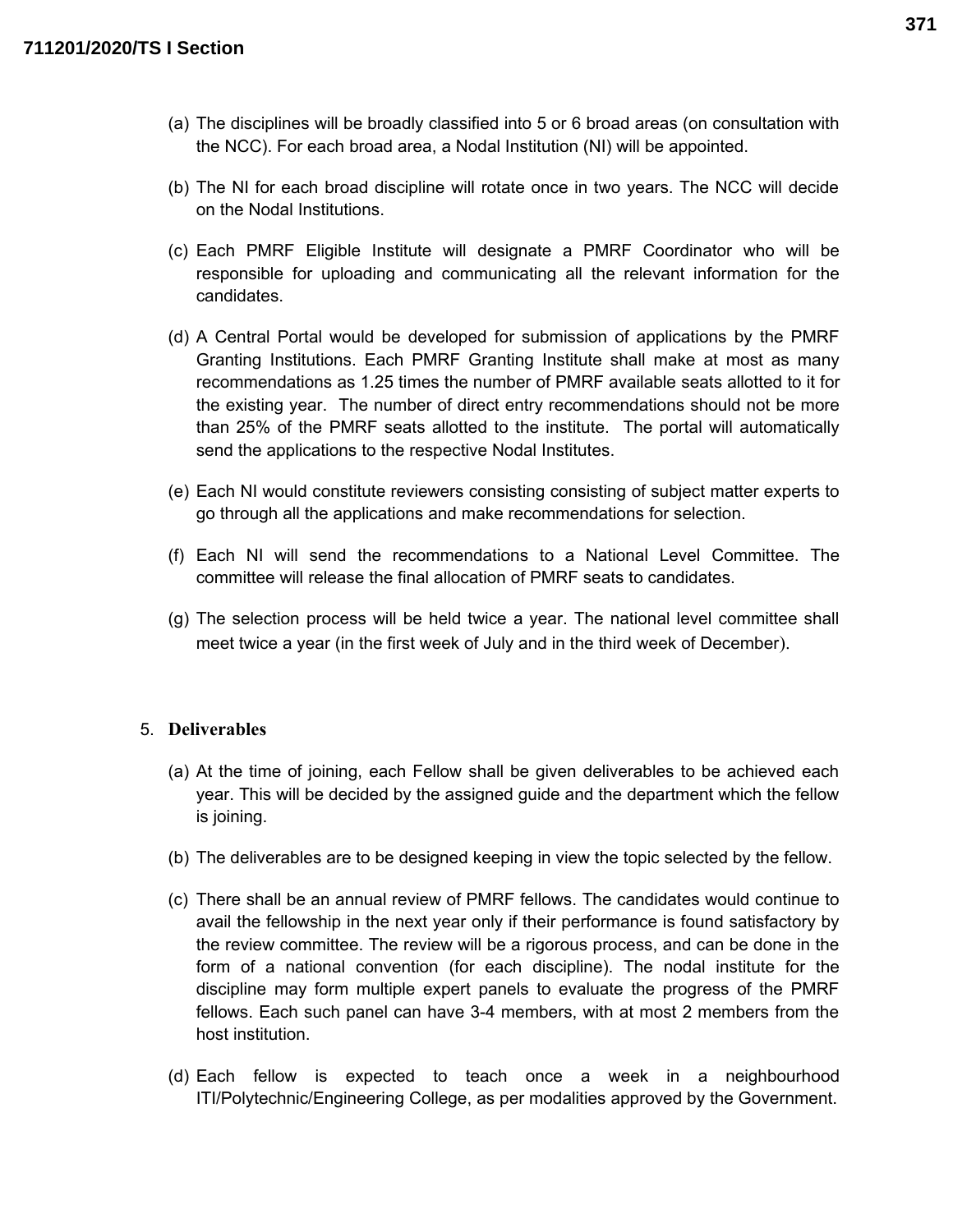(e) If the deliverables are not achieved, the fellowship could be brought down to the institutional fellowship level or even discontinued.

# 6. **IPR**

The IPR policy shall be as per the Institute's Policy on IPRs. The IPRs are owned by the Institution where the Fellow has worked.

#### 7. **Administration System**

- (a) National Coordination Committee (NCC): The NCC shall be the Apex Body concerned with the implementation of the scheme and shall be constituted by the MHRD.
- (b) The National Coordinator will chair the NCC and shall be nominated by MHRD from one of the PMRF Granting Institutions.
- (c) The NCC shall comprise of 7-8 Heads of PMRF Granting Institutions.
- (d) The NCC will be empowered to suggest changes in eligibility conditions, including CGPA etc., with detailed justification, for effective implementation of the scheme.
- (e) The NCC will be fully empowered to decide the maximum and the minimum number of research projects to be taken up under the scheme in such a manner that there is balanced growth of research in each discipline.
- (f) The NCC shall form a core group consisting of stakeholders from the industry, medical profession, defence/para military, etc., where they would deliberate and identify the areas of research, list it out on priority basis, and identify institutes which have core strengths in these areas. The areas shall be frontier areas in science and technology, preferable focussing on national priorities.
- (g) Nodal Institutions will have the following roles and responsibilties:
	- To receive, review and recommend the candidates
	- To constitute the selection committees
	- To conduct the annual review of PMRF fellows.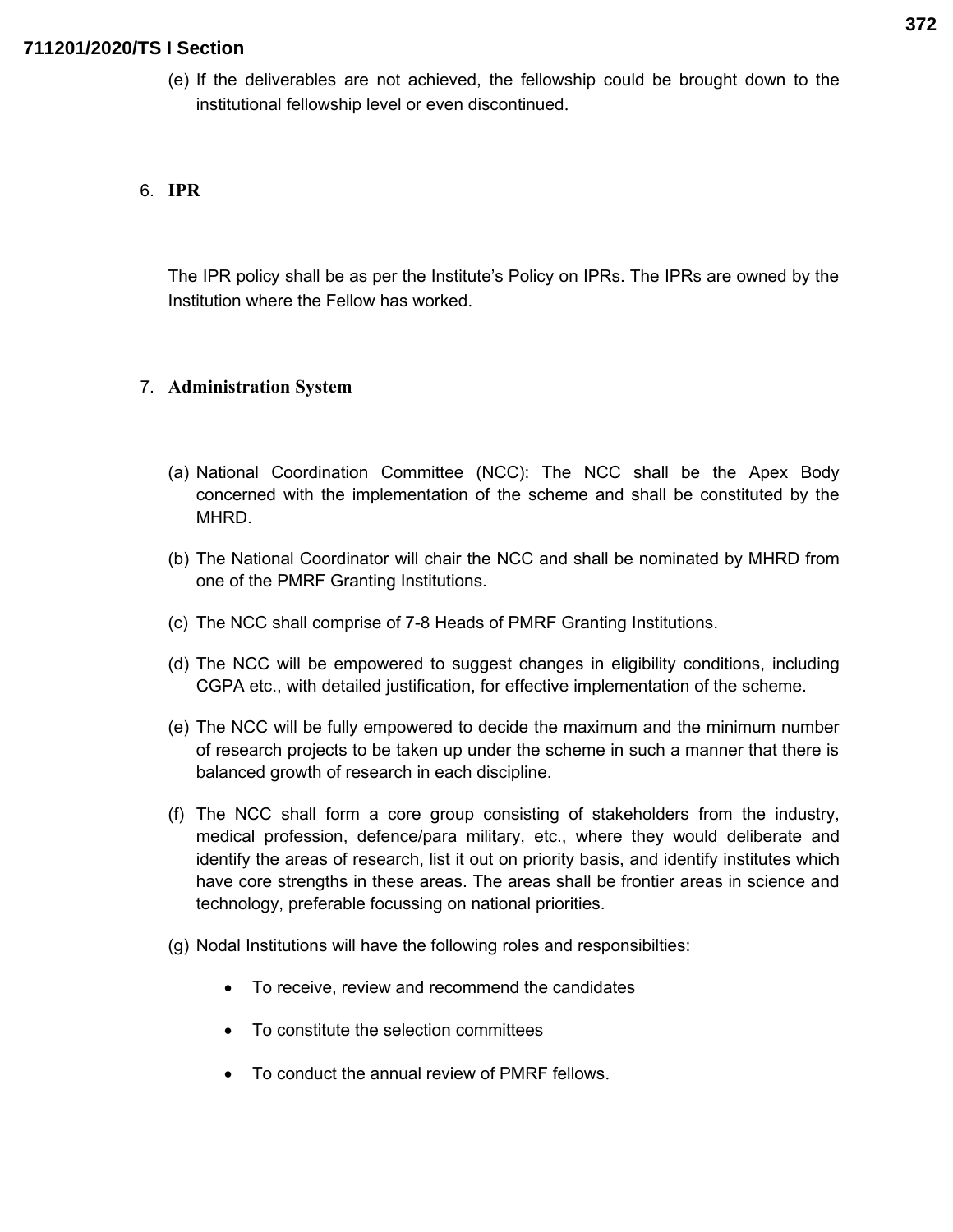#### 8. **Monitoring Mechanism**

The NCC will periodically review and monitor implementation of the scheme. The NCC will report to MHRD with the status of the scheme, fund flow and utilization thereof, and policy changes, if any, required to make the scheme more effective. Apart from this, the monitoring will be done in the manner detailed below:

- (a) There will be internal reviews twice a year.
- (b) There will be a web-site set up by the NCC showcasing the areas of work of each PMRF which will list all the publications.
- (c) There will be a National Convention every year where selected PMRFs will showcase their work. This will be an occasion for the Industry to participate in the Convention.

## 9. **Financial Implications**

- (a) The following administrative costs will be met from the scheme funds:
	- i. Cost of selection by the Nis
	- ii. Cost of travel of experts for the selections
	- iii. Cost of maintaining website and monitoring system
	- iv. Cost of meetings including the annual review meetings
	- v. Cost incurred by the coordinating institute
	- vi. Annual Convention Cost
- (b) An amount of Rs 5 Crore per year would be placed with the NCC for covering incidental costs related to the above.
- (c) The following would be the fellowship for the PMRFs:

| Year   | Amount (Rs.) |  |
|--------|--------------|--|
| Year 1 | 70,000       |  |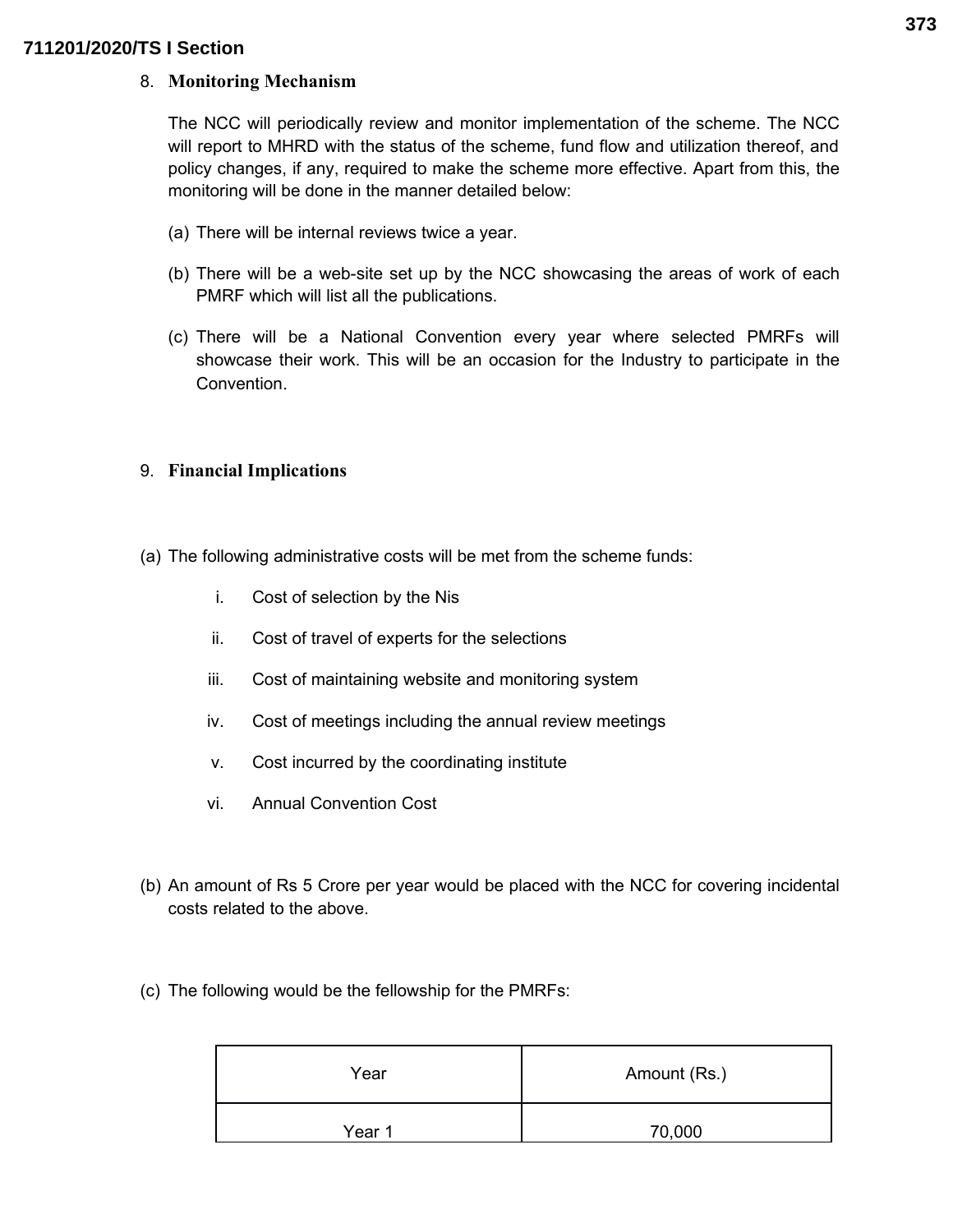| Year 2 | 70,000 |
|--------|--------|
| Year 3 | 75,000 |
| Year 4 | 80,000 |
| Year 5 | 80,000 |

- (d) Apart from this, each Fellow would be eligible for a research grant of Rs. 2 Lakhs per year (total of Rs 10 Lakhs for five years).
- (e) The tenure of fellowship will be till the end of the 4th year of PhD for students from integrated courses and till the end of the 5th year of PhD for B.Tech. (or equivalent) students. For students selected through the lateral entry channel, the PMRF scholarship and obligations will continue only for the remainder of the student's stay in the doctoral program. No retrospective payment will be made.
- (f) Industry participation in the PMRF program would be explored through CSR funding or otherwise to enable industry to sponsor Fellows.

# **ANNEXURE-I**

**Central Universities and NITs in top 25 NIRF ranking (overall) for 2020-21 selection**